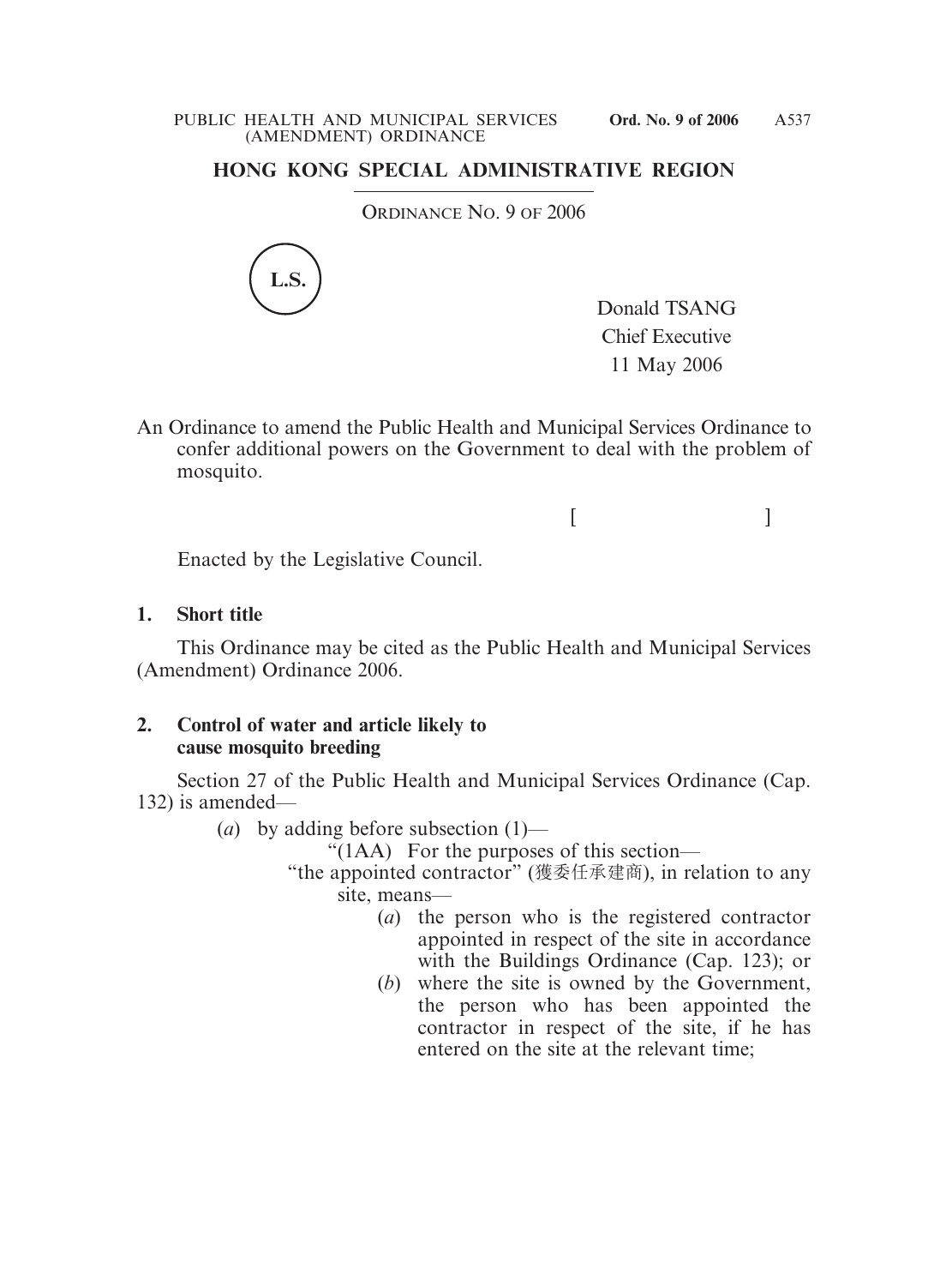- "mosquito-related health hazard" (蚊致健康危害) means any circumstances that—
	- (*a*) create favourable condition for the transmission of mosquito-borne diseases which constitute a danger to human health; or
	- (*b*) are likely to create such a condition if immediate remedial action is not taken;

"the person responsible for the premises" (有關處所的負責人), in relation to any premises, means—

- (*a*) any one or more of the following persons—
	- (i) the occupier of the premises;
	- (ii) the owner of the premises;
	- (iii) the person responsible for the management of the premises; or
- (*b*) where the premises consist of a building site, the appointed contractor of the site.";
- (*b*) in subsection  $(1)$ 
	- (i) by repealing "cause a notice to be served upon the occupier, or, where the occupier is absent from Hong Kong or cannot be readily found or ascertained by the Authority or is under disability, upon the owner, of such premises, or, where the premises consist of a building site or a building under construction, upon the appointed contractor in respect of the site, requiring" and substituting "by a notice served on the person responsible for the premises, require";
	- (ii) in paragraph (*b*), by repealing "or any further such accumulation of water upon premises" and substituting "accumulation of water upon the premises";
	- (iii) in paragraph (*c*), by repealing "such premises" and substituting "the premises";
- (*c*) by adding—

" $(1)$ . Where it appears to the Authority that there is upon any premises any article capable of causing accumulation of water which allows the breeding of mosquitoes, the Authority may, by a notice served on the person responsible for the premises, require him to take such steps within such time as may be specified in the notice to prevent the breeding of mosquitoes upon the premises.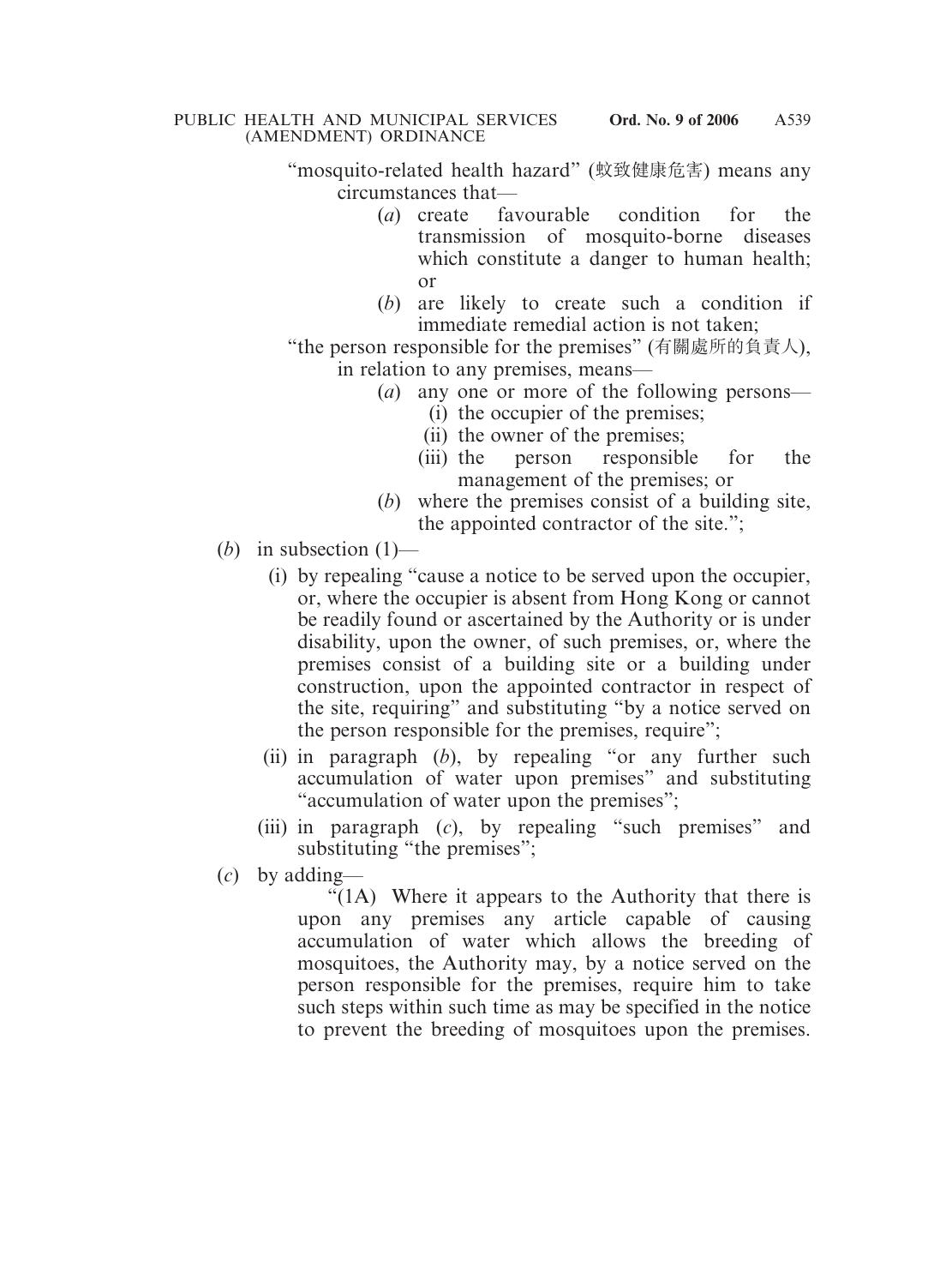(1B) If the Authority has reasonable cause to believe that upon any premises any accumulation of water or any article poses a mosquito-related health hazard, the Authority may—

- (*a*) take such action as he considers necessary  $to$ 
	- (i) remove such accumulation of water or the article; or
	- (ii) prevent the breeding of mosquitoes upon the premises; and
- (*b*) where such hazard is attributable to any act, default or sufferance of any person, recover from the person any costs incurred by the Authority in the taking of such action.";
- (*d*) by repealing subsection (2) and substituting—
	- "(2) Any person who without reasonable excuse—
		- (*a*) fails to comply with the requirements of a notice served on him under subsection (1); or
		- (*b*) fails to comply with the requirements of a notice served on him under subsection (1A),

shall be guilty of an offence.

(2A) If a person is charged with an offence under subsection (2) for failure to comply with a notice served on him under subsection (1) in relation to a requirement referred to in subsection  $(1)(a)$ , it shall be a defence for him to prove that he has taken all reasonable steps to comply with the requirement.

(2B) If, in relation to any premises—

- (*a*) any requirement of a notice served under subsection (1) on a person is not complied with, the Authority may—
	- (i) remove any accumulation of water upon the premises;
	- (ii) take such other action as he considers necessary to prevent any accumulation of water upon the premises;
	- (iii) take such other action as he considers necessary to prevent the existence of larvae or pupae of mosquitoes on the premises; and